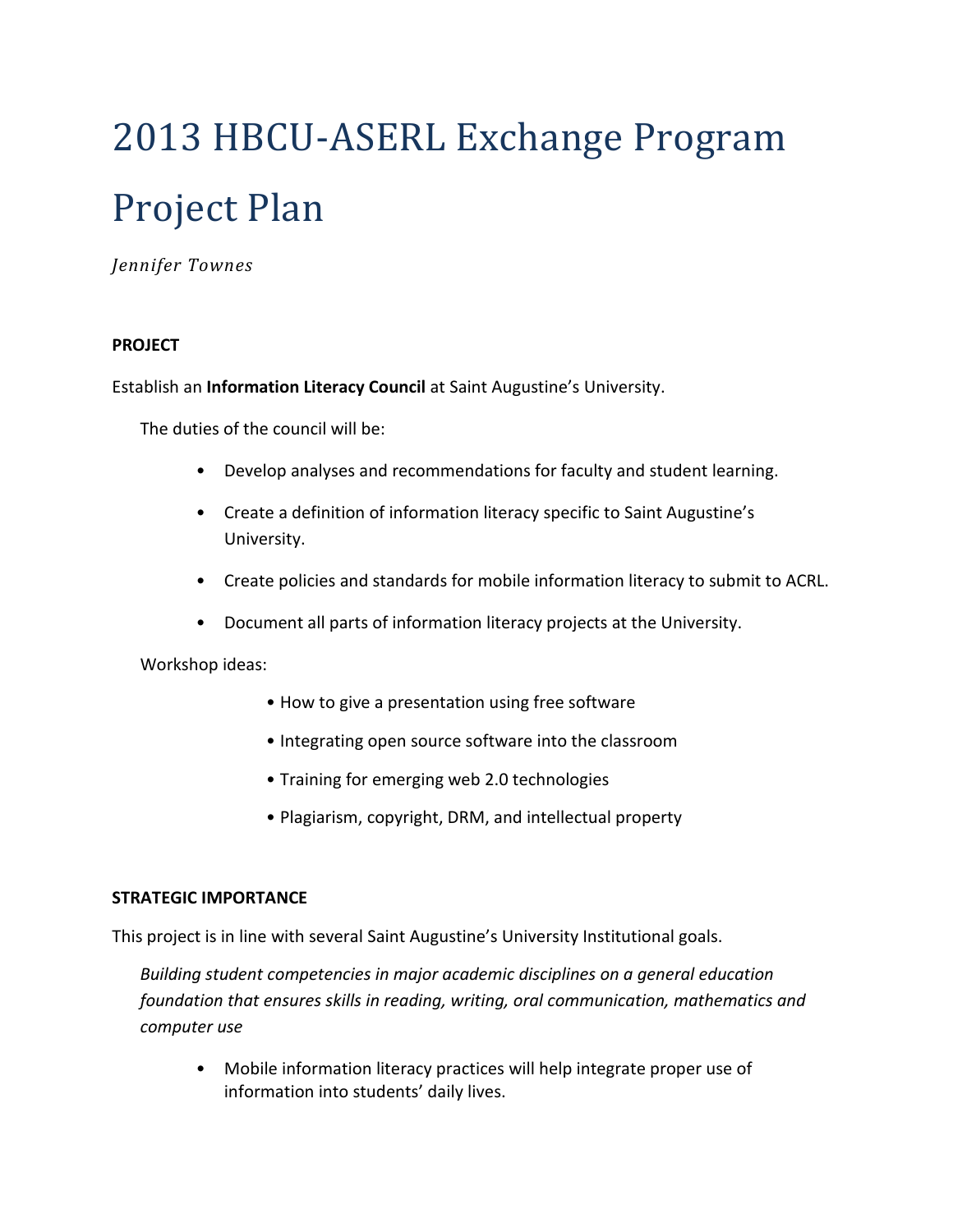*Providing and maintaining a broad range of library and learning resources, including information technologies and instructional support facilities, that enhance the teachinglearning process by offering exposure to various disciplines, cultures, and points of view*

- The Information Literacy Council will be a major aspect of the University, and will rely on a solid understanding of information literacy as well as delineating goals and outcomes.
- The ultimate goal of the Information Literacy Council is to foster and maintain relationships between faculty, University administration, and librarians in order to plan, execute, and evaluate student information literacy competencies.
- Workshops focusing on presentation methodology and emerging technology will ensure that faculty as well as students have the opportunity to explore creative pedagogy techniques.

# **GOALS/OUTCOMES**

- Library personnel foster and maintain relationships between faculty and University administration to plan, execute, and evaluate student information literacy competencies.
- Library personnel collaborate with faculty to embed information literacy learning outcomes into curricula, courses, and assignments.
- Library personnel provide regular instruction in a variety of contexts and employ multiple learning platforms and pedagogies.
- Library personnel collaborate with campus partners to provide opportunities for faculty and student professional development.

## **RESOURCES**

Assess technology available on campus for redundancies

- Work with IT department
- Assign duties to Systems Librarian

Develop web tools

• Hire temporary project staff